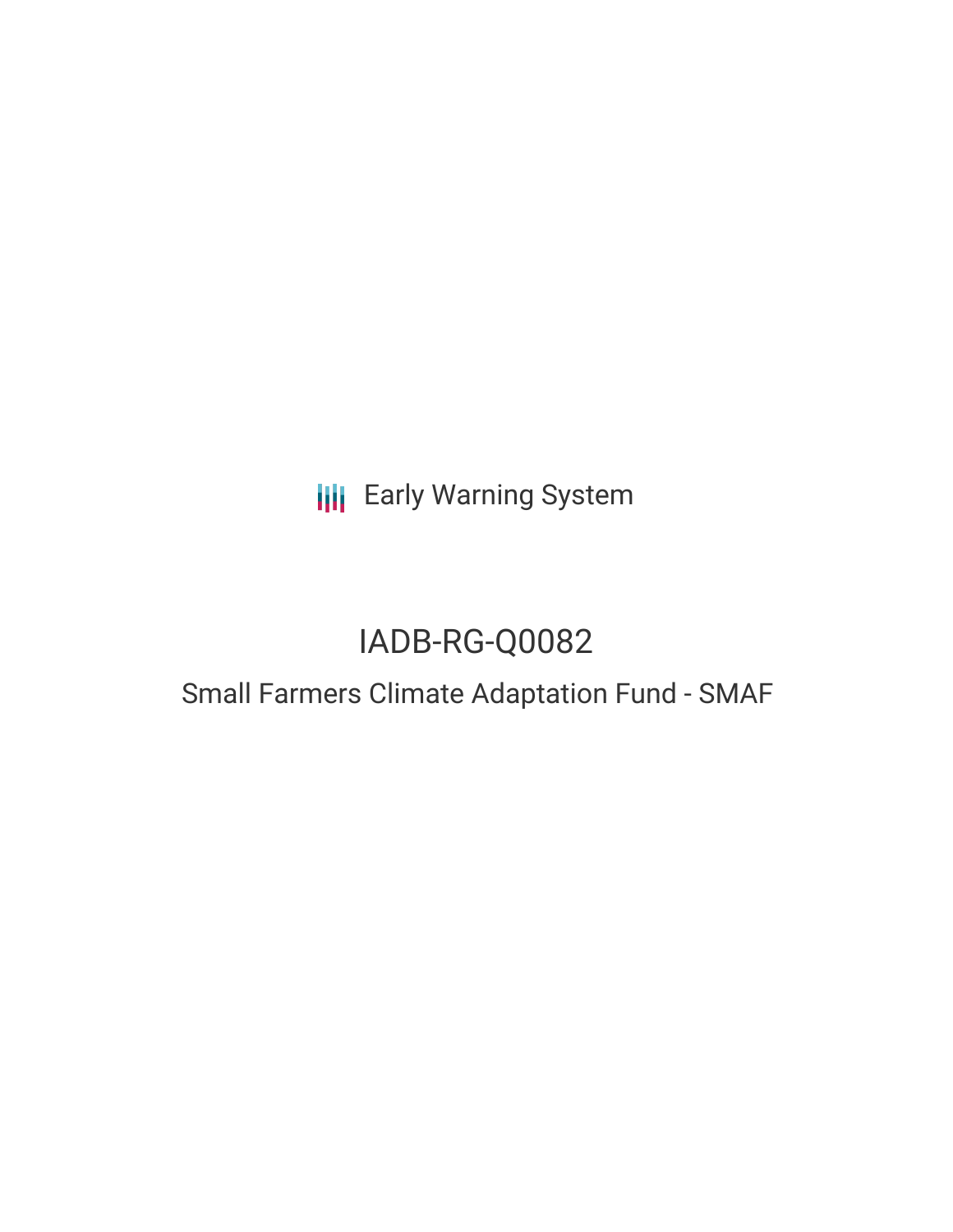

## **Quick Facts**

| <b>Financial Institutions</b>  | Inter-American Development Bank (IADB)                     |
|--------------------------------|------------------------------------------------------------|
| <b>Status</b>                  | Active                                                     |
| <b>Bank Risk Rating</b>        | U                                                          |
| <b>Voting Date</b>             | 2021-10-15                                                 |
| <b>Borrower</b>                | Regional                                                   |
| <b>Sectors</b>                 | Agriculture and Forestry, Climate and Environment, Finance |
| <b>Investment Type(s)</b>      | Equity                                                     |
| <b>Investment Amount (USD)</b> | \$1.00 million                                             |
| <b>Project Cost (USD)</b>      | \$7.00 million                                             |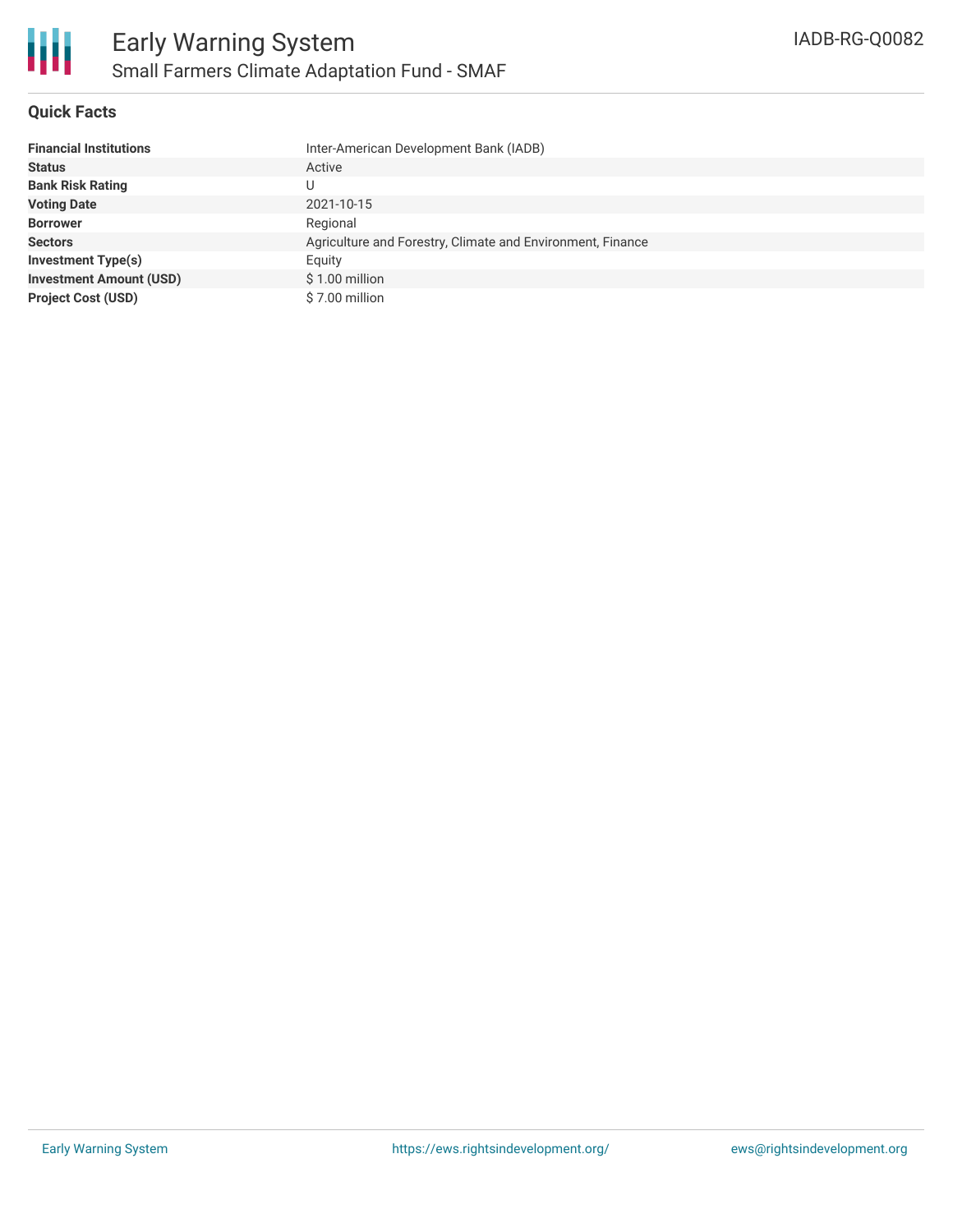

# **Project Description**

Establish the first focused climate adaptation and agriculture microfinance investment fund in the region.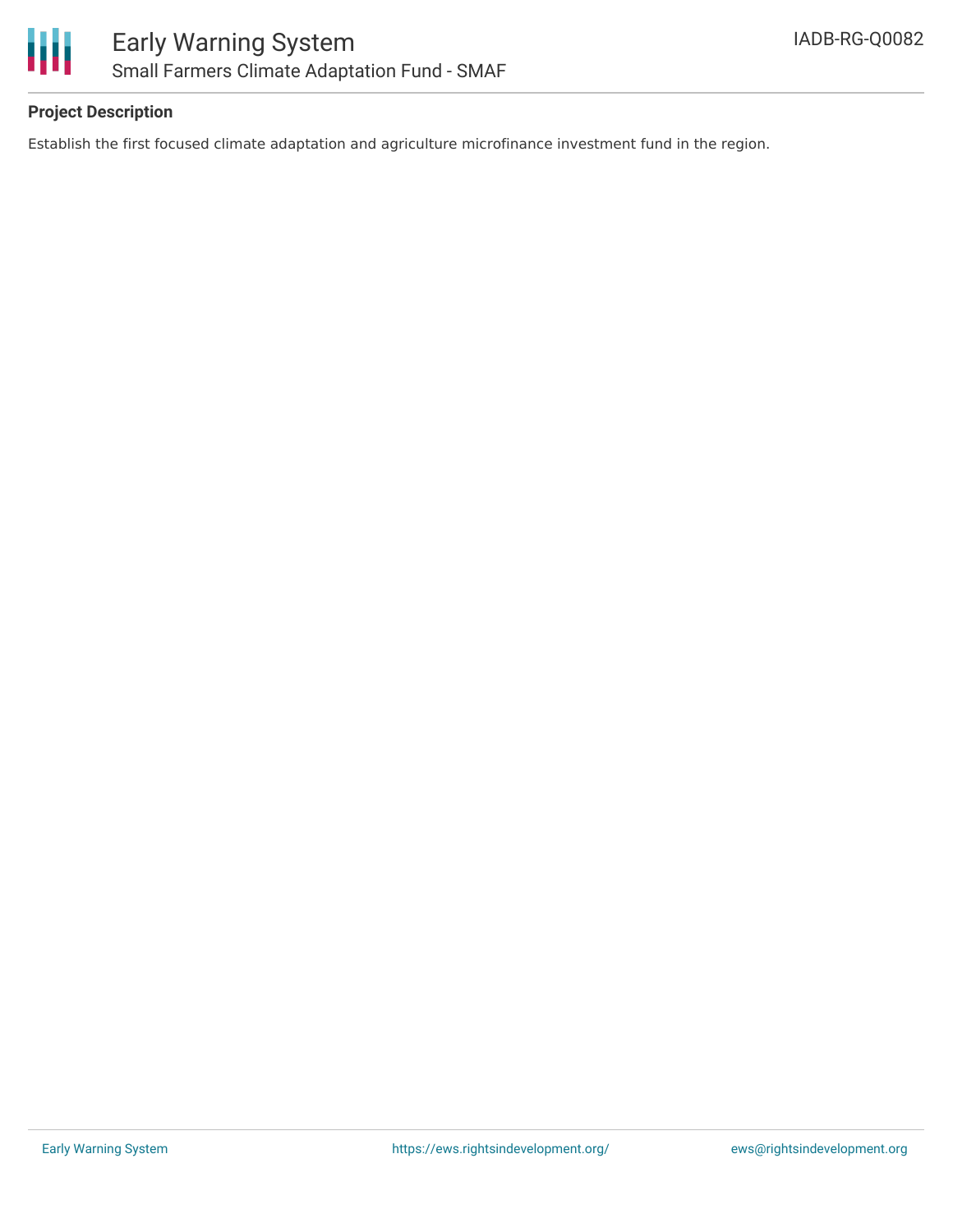

## **Investment Description**

• Inter-American Development Bank (IADB)

The countries' counterpart amount to USD 6,000,000.